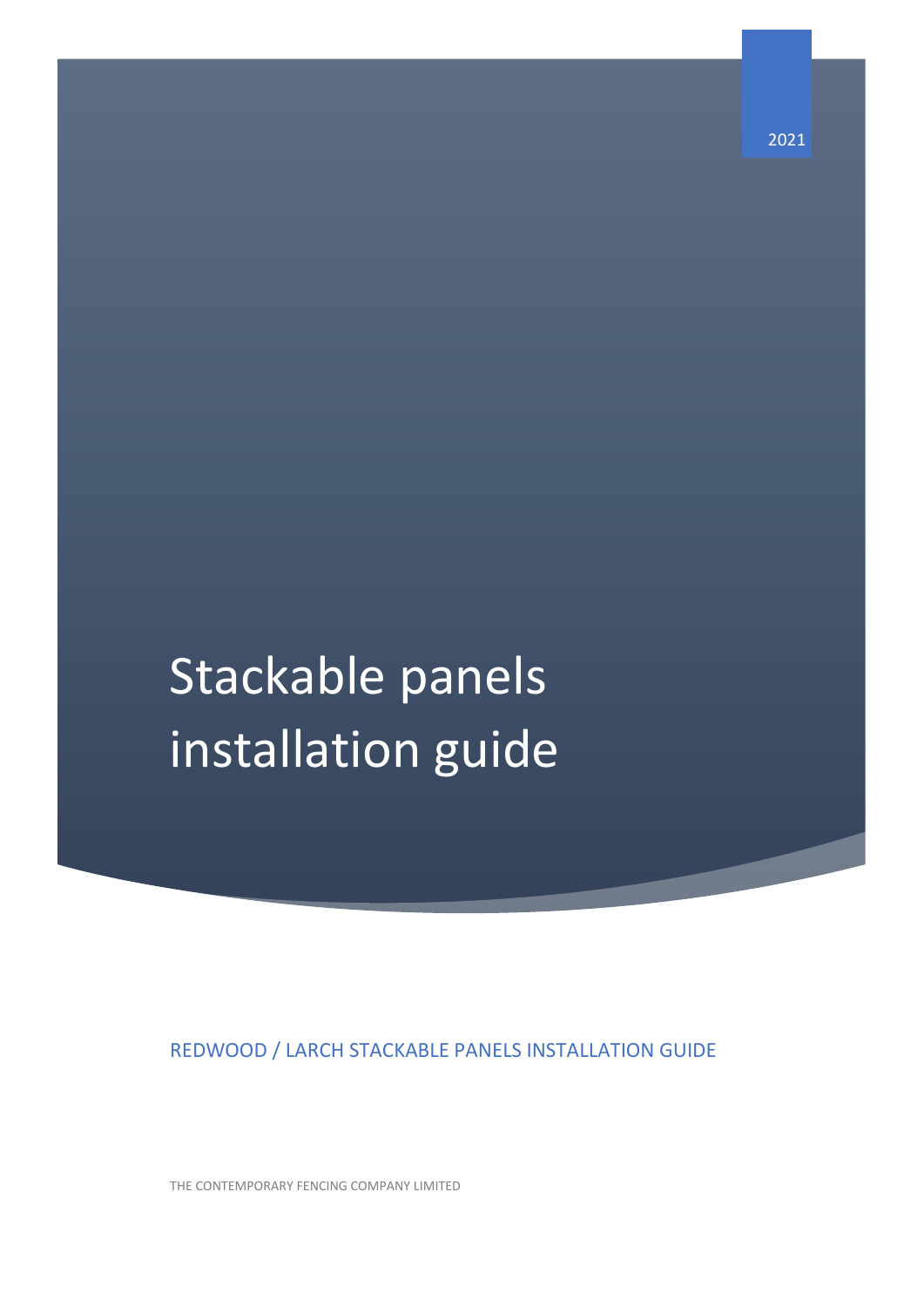



Stackable panels are available in Larch and Redwood. These panels come in sections that can be stacked on top of each other to achieve the desired fencing height. Always start at the top when stacking panels so that you can be sure you get the height you want.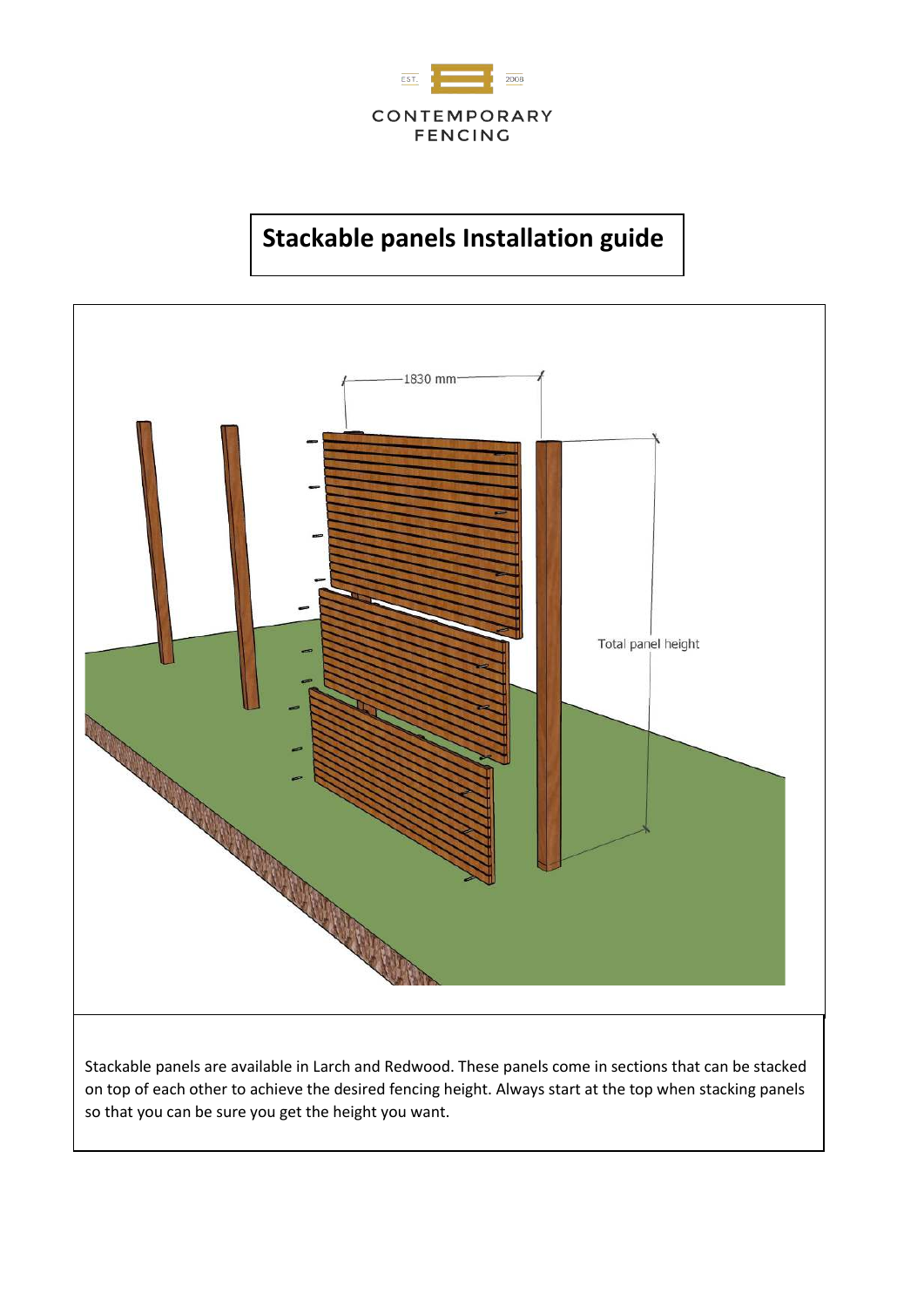

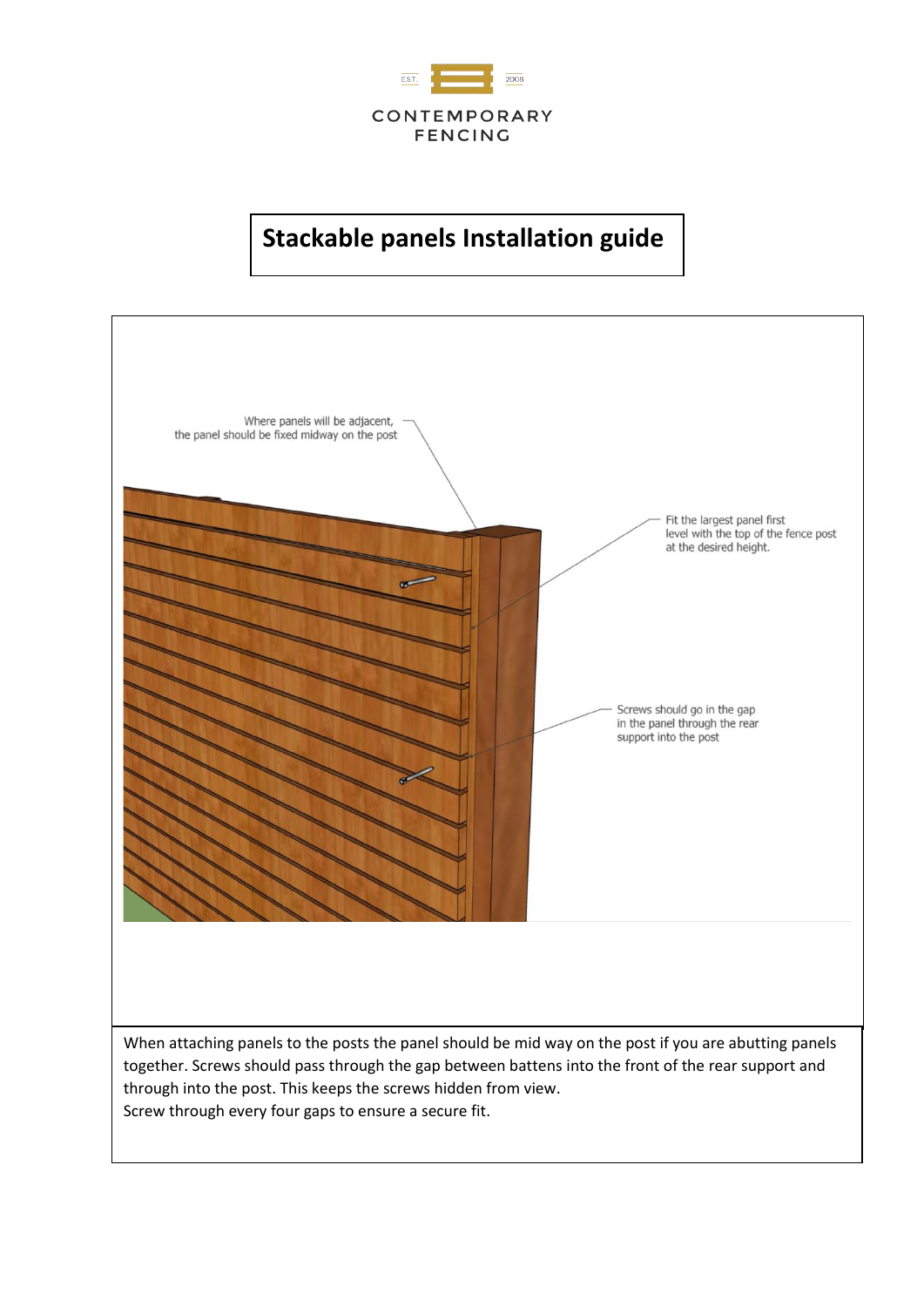

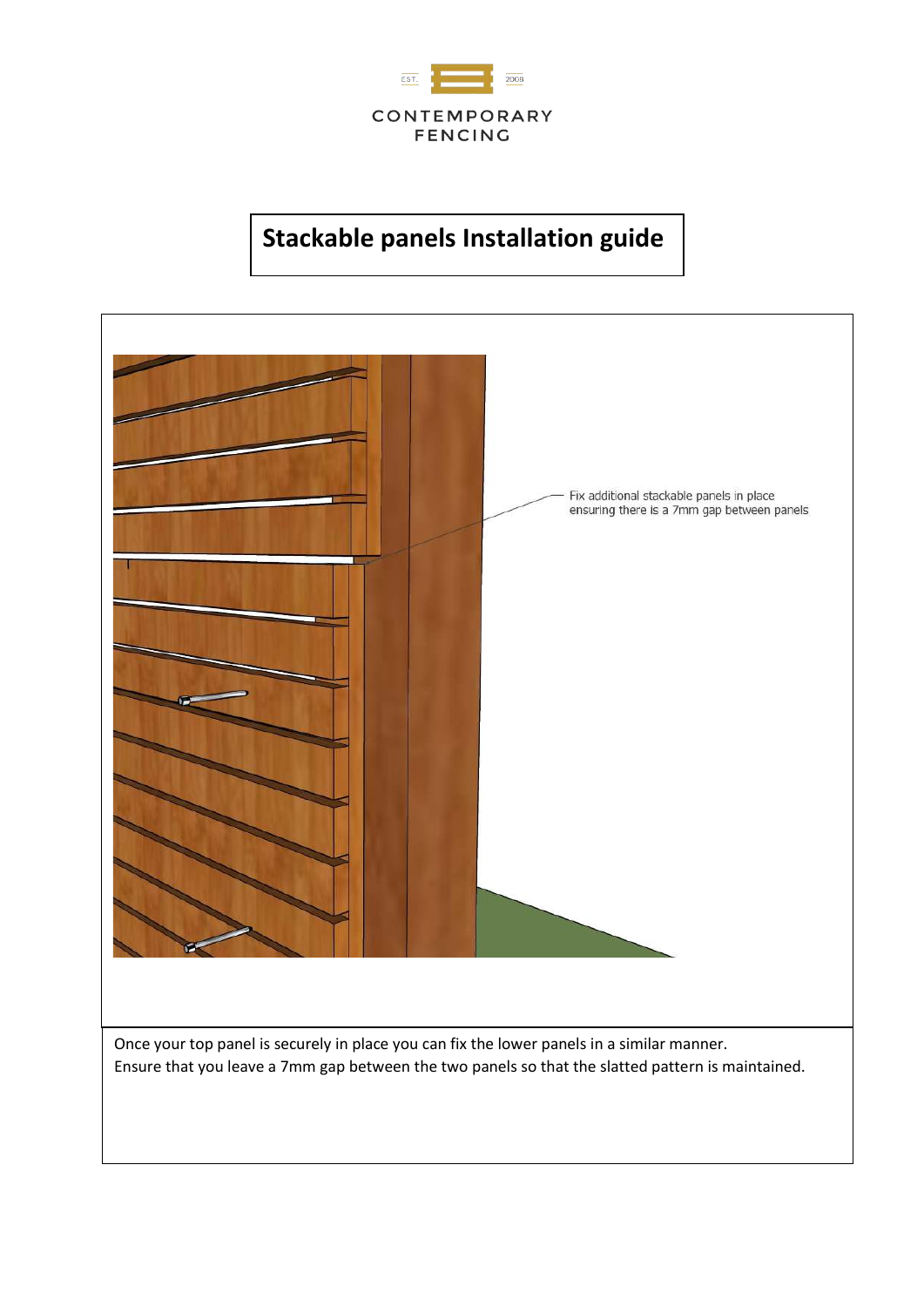



When fitting the lowest panel, ensure that you leave a 20mm gap between the fence panels and the ground. The fencing should never be in contact with the ground as this may lead to uptake of moisture that lead to damage or rot.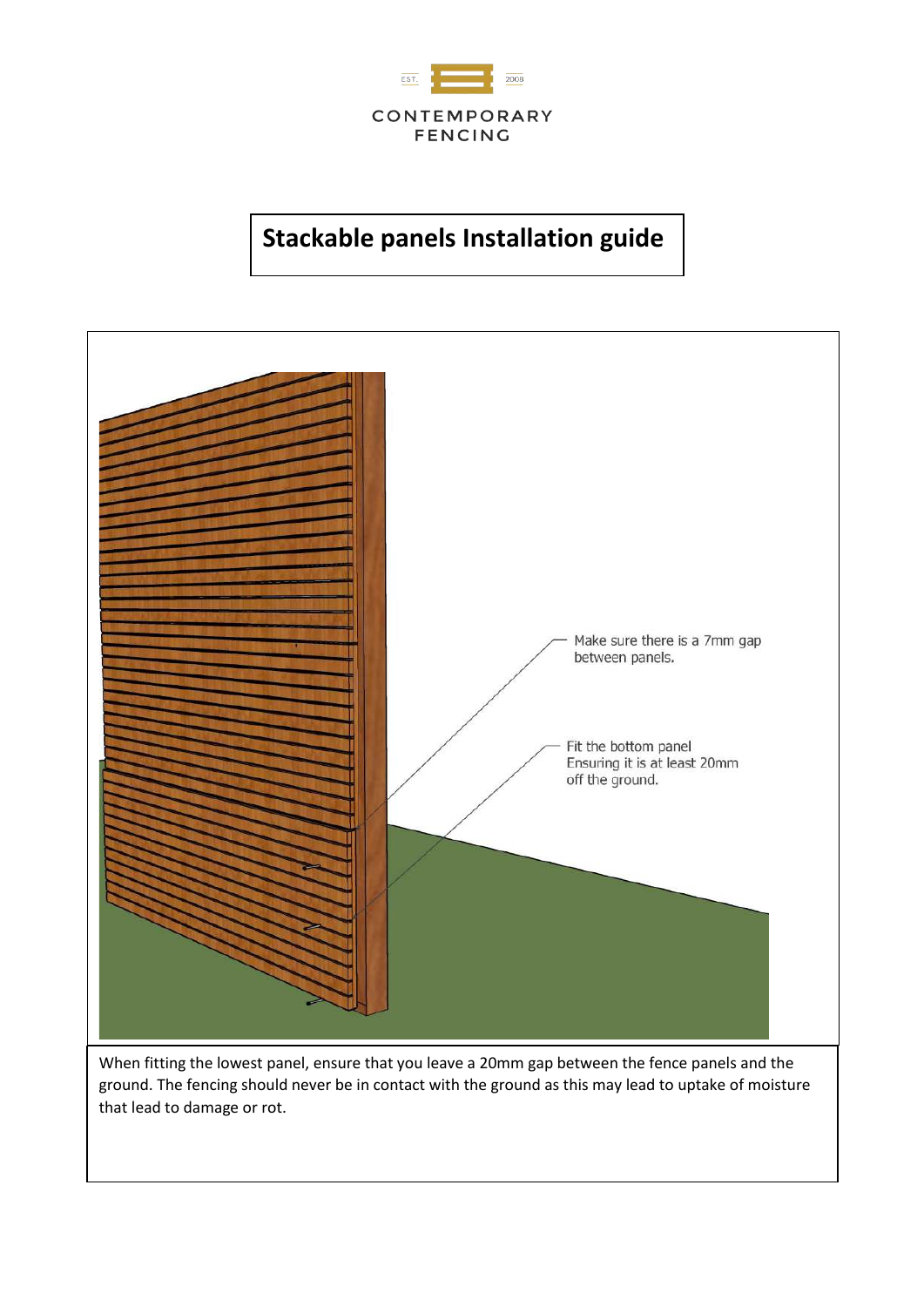